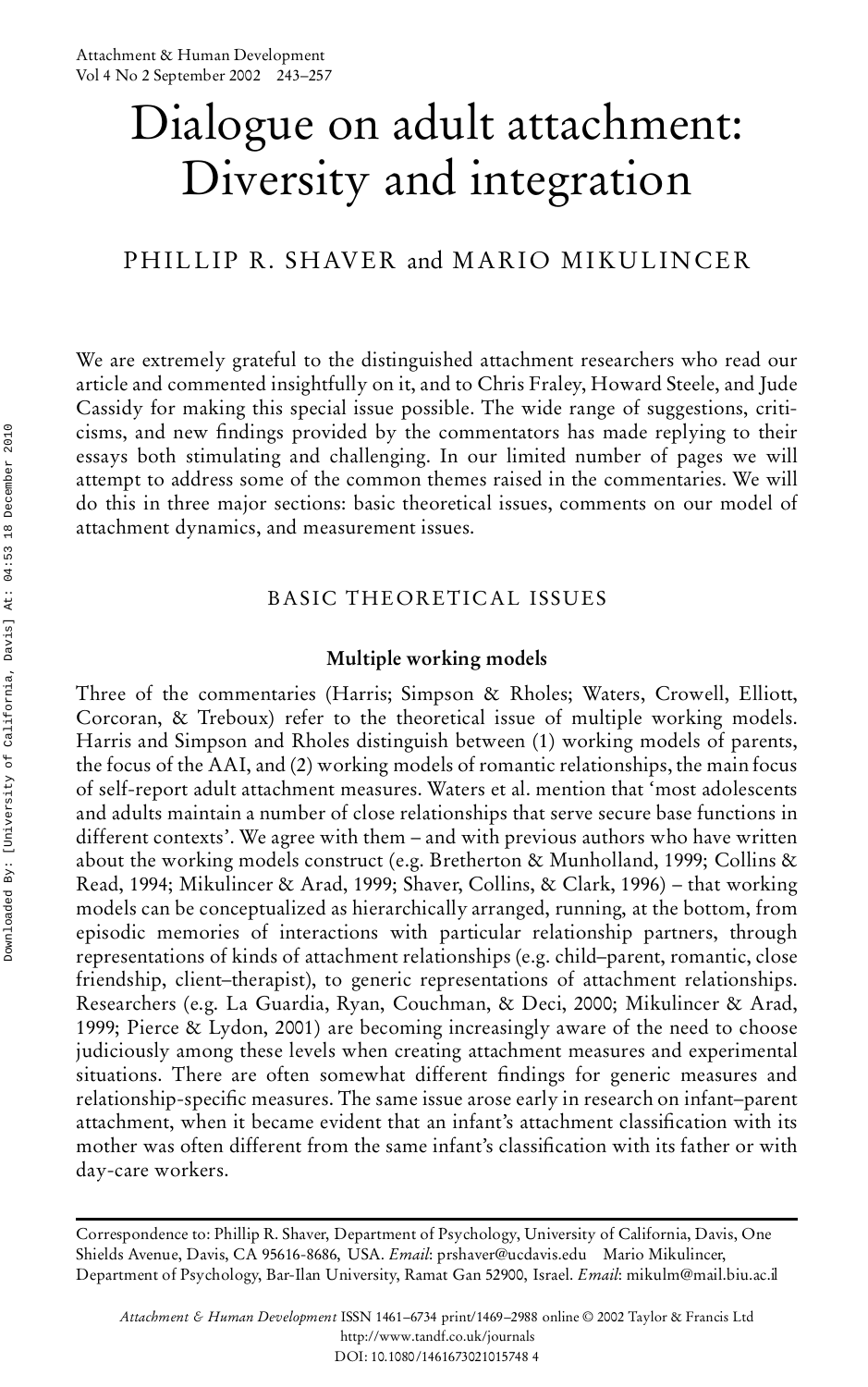The notion of internal working models (IWMs) is, as Waters et al. attest, a work in progress; attachment researchers still have only vague ideas about these models. Bowlby (1982/1969) had relatively little research and theory to build on: Bruner's operationalization of well-defined categories (e.g. cards containing red triangles and green squares), Piaget's ideas about cognitive schemas, and early examples of control theory applied to military devices (early 'smart bombs'). Today we have a host of information-processing theories (Anderson, 1994) that enable us to conceptualize working models in terms of associative neural networks that change, subtly or dramatically, depending on context and recent experiences. In such neural network theories, the notion of 'hierarchy' used in the paragraph above gets recast in terms of different subsets of constantly changing neural networks. There are not necessarily any clear 'types' or 'levels'. Thus, our notion of hierarchical levels is a theoretical con venience, not a description of psychological reality.

The reality is a series of networks, each containing millions of neurons, which together can represent either specific experiences or averages of representations of specific experiences or mixtures of abstractions and specific experiences, depending on what is being thought about or has been mentioned or experienced recently. Presum ably, just as repeated experiences in other domains lead to excitatory and inhibitory connections between many nodes in a network – which at the experiential and behavioral levels seem to be fairly stable, familiar concepts and patterns of thinking and feeling - repeated experiences with attachment figures, especially the most important and lasting ones, forge central tendencies in neural networks that can be conveniently referred to as generic working models. These central tendencies, however, can be modified by many contextual factors.

This conception of working models has important implications for measurement. The outcome of measurement depends on which networks are accessed by or constructed during the measurement procedure. Particular questions and instructions, in either an interview or a self-report questionnaire, can have an important effect on responses. If we ask research participants to describe a particular ongoing relationship, we may get different results than if we ask about close relationships in general. If we ask about an adult's relationship with his or her mother now, we may get different results than if we ask about the earliest memories the person has of relating to the mother during childhood. The fact that in our research we obtain systematic, theory consistent ndings using generic self-report attachment measures – results based on self-reports, behavioral observations, and reaction-time measures – indicates that the generic level of measurement is psychologically meaningful. But this does not mean that such measurement is equivalent to measures of childhood relationships with particular parents or current relationships with specific relationship partners.

#### **Developmental perspective**

At least three of the commentaries (Belsky; Bernier & Dozier; Waters et al.) mention correctly that we do not have much data linking self-report measures of adult attach ment to measures of attachment orientation in infancy or attachment-related experi ences in childhood and adolescence. Although a few AAI studies include data going back to the first year of life (e.g. Hamilton, 2000; Waters, Merrick, Treboux, Crowell, & Albersheim, 2000; Weinfield, Sroufe, & Egeland, 2000), Bernier and Dozier acknowledge that these are rare, and we might add that their results are inconsistent. We still know relatively little about how adult attachment phenomena emerge from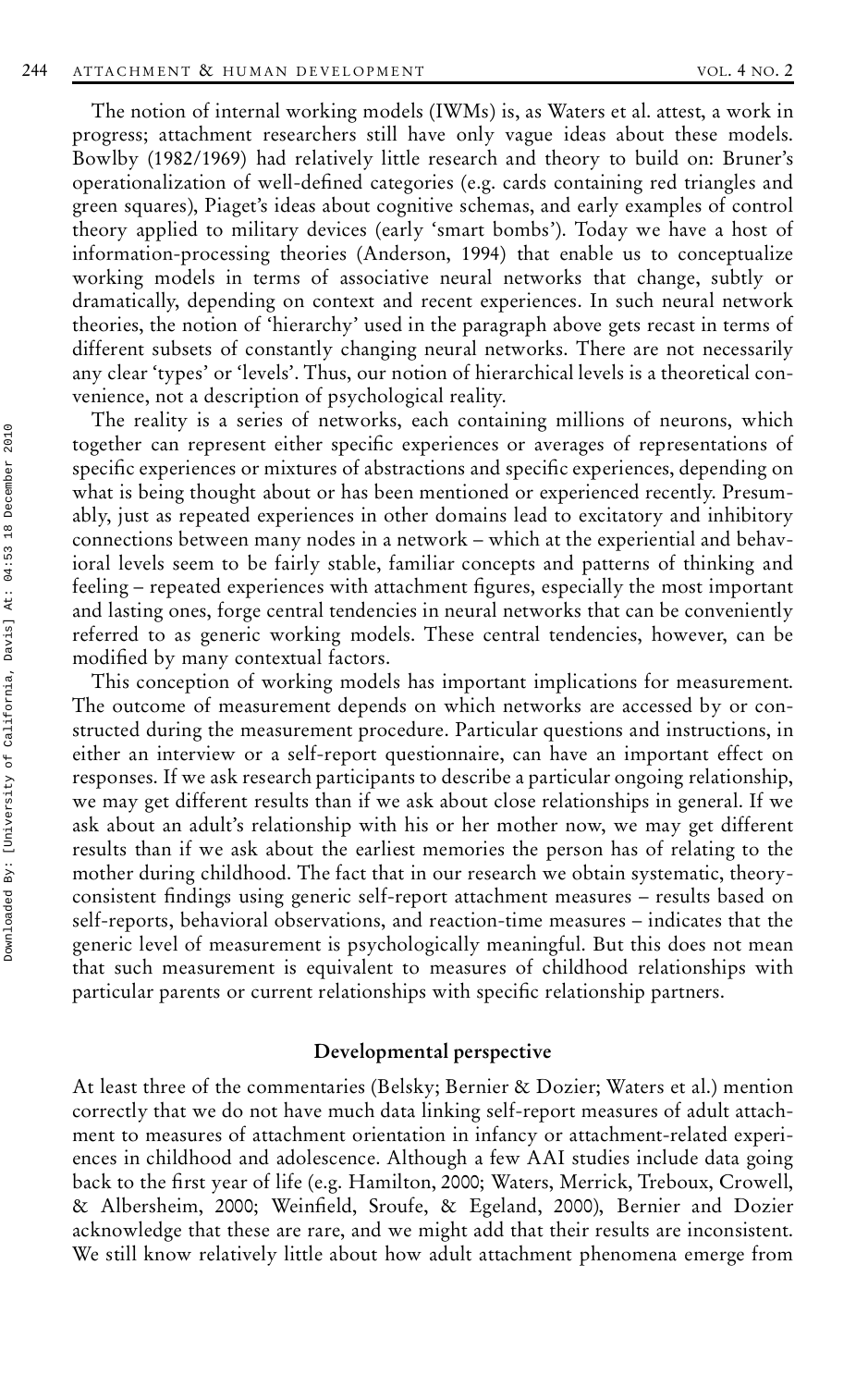years of childhood experiences. We admit that this is an extremely important issue – one nicely addressed near the end of Harris's commentary, where she suggests additional variables to be measured in studies of the childhood years. As Belsky mentions, Bowlby's theory not only included many ideas about personality structure and functioning, including its cognitive and emotional underpinnings, but was also, and perhaps primarily, a theory of personality development. We have four points to make about this issue.

First, there *are* some short-term longitudinal studies examining continuity and change in self-reported attachment styles during adolescence and early adulthood. For example, Kirkpatrick and Hazan (1994) found approximately 70% continuity in selfreported attachment types in a large, heterogeneous sample of adults over a period of four years. The 30% instability was not due solely to errors of measurement; rather, changes in attachment style were significantly predictable from changes in relationship status. Davila, Burge, and Hammen (1997) noted a similar degree of continuity in a sample of at-risk adolescent girls and showed that some of the discontinuity was principled (i.e. theoretically explicable). Klohnen and Bera (1998) examined longitudinal data from the Mills College sample at Berkeley – a group of women who were intensively studied from age 21 to 52. A simple self-report measure of attachment style at age 52 was systematically related to theoretically relevant variables going all the way back to age 21.

There are also a number of studies in which adults were asked about childhood relationships with parents and experiences that might be expected to have a long-term impact on attachment style. In the first study based on self-report measures of adult attachment, Hazan and Shaver (1987) found that adjective-checklist descriptions of childhood relationships with parents were associated in theoretically predictable ways with adult attachment style. Brennan, Shaver, and Tobey (1991), taking a cue from Strange Situation and AAI studies, examined links between self-reports of attachment style and childhood experiences with one or more parents who had a serious drinking problem. Shaver and Clark (1994) found that what we, following Bartholomew (1990), have called fearful-avoidant attachment was related to childhood experiences of physical and sexual abuse. Three unpublished master's thesis studies conducted in Mikulincer's laboratory revealed that experiencing the death of one's father or the divorce of one's parents early in childhood was significantly associated with selfreports of insecure attachment in adolescence. In addition, communal sleeping arrangements in Israeli kibbutzim were significantly related to self-reports of insecure attachment during the college years.

In no way do we wish to maintain that these kinds of studies are sufficient to make a strong case for continuity, change, or specific determination of adult attachment patterns, but they at least suggest that prospective studies would turn up reasonable and theoretically meaningful childhood antecedents of adult patterns. We encourage developmentalists to undertake such studies and would be happy to collaborate with them on such ventures.

Second, following up the point above, prospective longitudinal studies of attach ment are not likely to be conducted by social psychologists working alone. As readers of this journal appreciate, it is much more difficult for social and experimental psychologists to become child development researchers – especially ones using codingintensive techniques like the Strange Situation and the AAI – than it would be for developmentalists to include our kinds of simple self-report measures in the adolescent and adult phases of their longitudinal studies.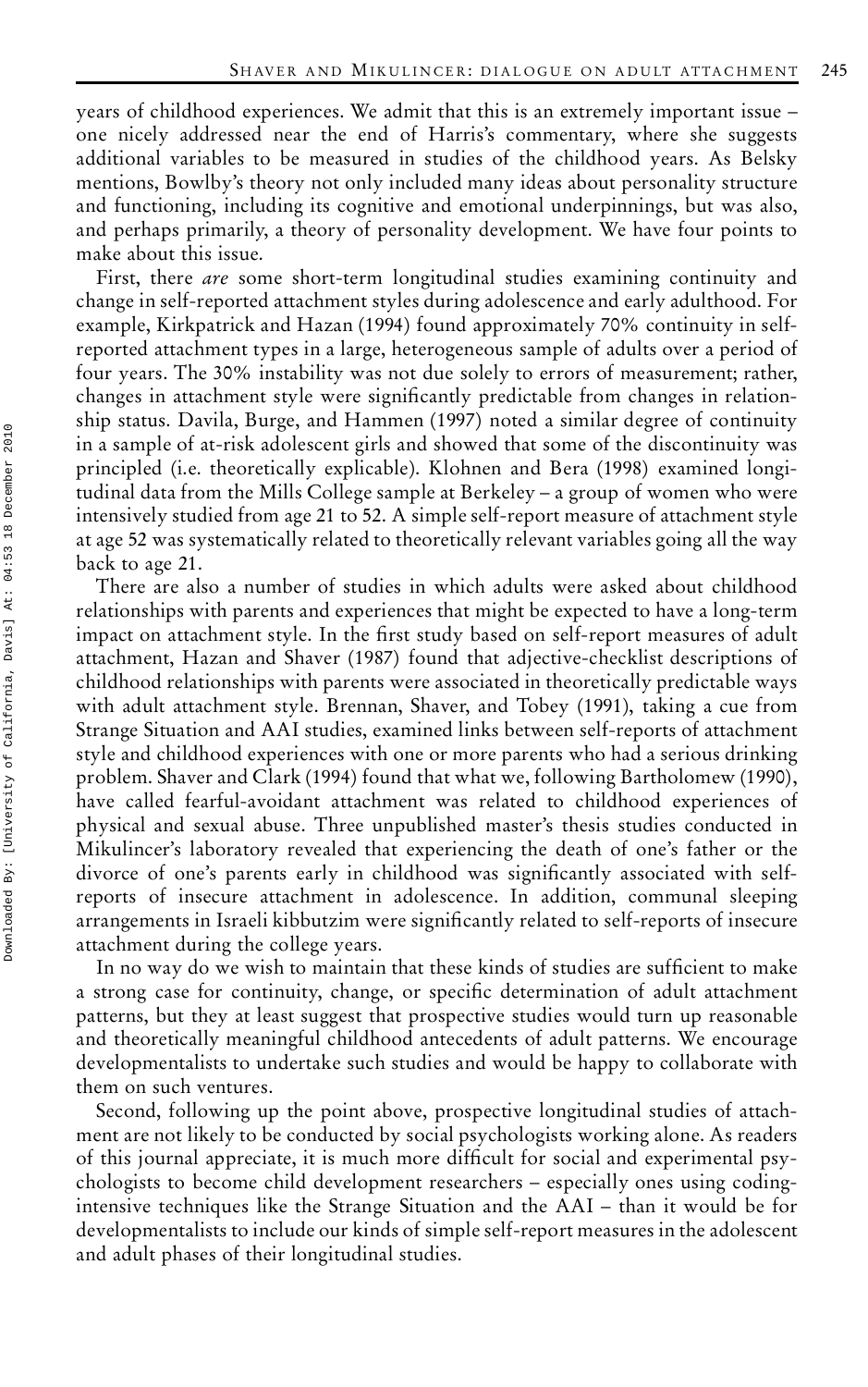Third, even when the field eventually has several good longitudinal studies to consider, we would not expect the developmental trajectory of attachment orientations to be linear or in any other way simple. As already mentioned here, we believe that attachment orientations are not etched in neural stone or based only on childhood experiences. Current attachment dynamics are likely to be related to previous experi ences in romantic relationships, to the attachment dynamics of one's current partner, to current life situations, to experiences in psychotherapy, and to contextual activation of attachment-related mental representations of the kind we studied in our experi ments on reduction of outgroup hostility as a function of momentary increases in attachment security (Mikulincer & Shaver, 2001).

Fourth, attachment theory is a theory of personality development, a theory of intrapsychic structure, and a theory about certain aspects of close relationships. Just as a reader of Freud can focus mainly on his psychosexual theory of personality development or his theory of intrapsychic dynamics, a researcher interested in attach ment theory can focus on one or more of its central components without being required to focus on all of them. This does not mean the researcher is not doing attach ment research. Present-day researchers with a continuing interest in Freud's notion of defense mechanisms have no obligation to study the supposed oral and anal phases of development. Parts of the theory can be valid without all of it being so. If all happened to be valid, findings regarding all would presumably fit together eventually.

#### **Functions of the attachment system**

Waters et al. seem to put all of their theoretical eggs into one basket: the secure base phenomenon. They even sneak this emphasis into such phrases as 'Bowlby's secure base theory'. But Bowlby's theory contained other central concepts, such as the safe haven function. In fact, in the first volume of his trilogy Bowlby (1982/1969) explicitly claimed that the biological function of the attachment system is to increase an infant's chances of survival by maintaining proximity to an attachment figure who offers protection and care. This biological function is featured in theoretical summaries such as Cassidy's (1999) account of Bowlby's early paper on 'A Child's Tie to His Mother' and George and Solomon's (1999) account of the functions and workings of the mother's caregiving behavioral system. This is not to say that the secure basis com ponent of the theory is not also central, which it surely is. But to describe an infant as 'competent, curious, and fully engaged with the environment' without acknowledging that infants are also often frightened, helpless, and completely reliant on a caregiver seems inconsistent with what Waters et al. call the 'logic of Bowlby's theory'. According to Bowlby's speculations, a major selective force on the evolution of the attach ment system was predation: infants who maintained protective proximity to a reliable caregiver were more likely to survive to reproductive age because they were less likely to be eaten by predators. Whether this is the appropriate evolutionary story or not, it makes clear that Bowlby was thinking of the safe haven function of attachment as absolutely central.

Waters et al. view our emphasis on safe haven processes as a return to 'drivereduction theory', but we disagree. Drive-reduction theory, in its psychoanalytic form, was a theory about the inevitable buildup of psychic energy (libido, aggression, thanatos) and the need for its release. There is no such notion in our model of attach ment processes. Drive-reduction theory in its behaviorist form was a theory of reinforcement and learning. The activation of the attachment system and its relative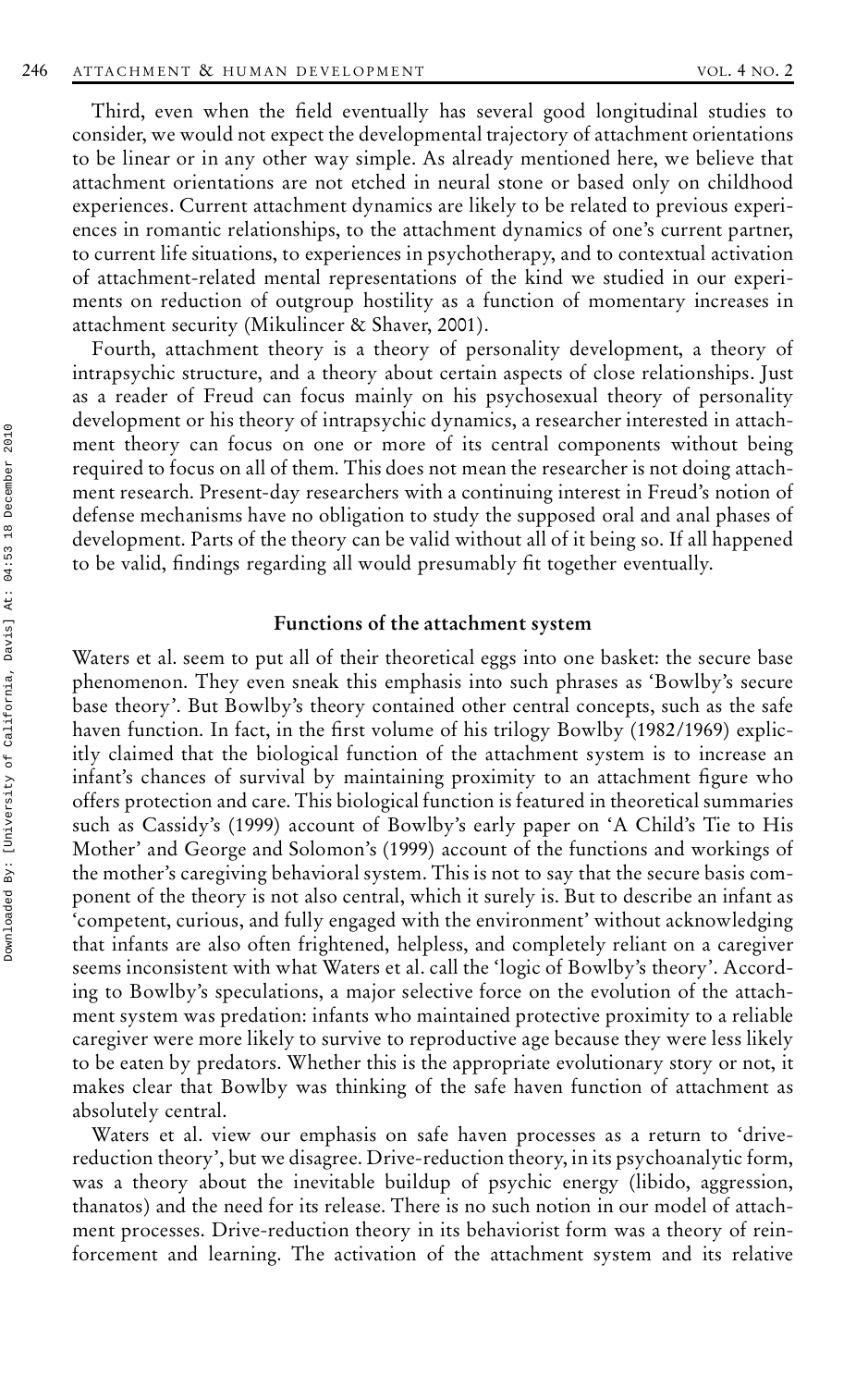deactivation when it is successful in increasing proximity and security is a central aspect of Bowlby's theory and has little in common with drive-reduction theories of learning. The functional goal of the attachment system is attainment of protection and security, not drive reduction. The secure base function becomes evident only after a safe haven has been provided, and then, according to Bowlby's theory, other behavioral systems, such as exploration and sociability, become active. Waters et al. also suggest that we have blurred the distinction between attachment theory and more general theories of stress and coping or emotion-regulation. We view ourselves as exploring the overlap between those related theoretical perspectives, neither of which has much to do with psychoanalytic and behaviorist drive-reduction theories.

If human beings were constructed by evolution to become emotionally aroused in the face of threats, and to attempt to cope with threats partly by seeking proximity to and protection from 'stronger and wiser' caregivers, these matters are likely to be related to the processes studied by stress and coping researchers who have studied social support and support-seeking under stressful conditions. Relying on researchers' insights is not equivalent to subsuming attachment phenomena into a stress and coping framework. Some of our research (summarized by Mikulincer, Florian, & Hirschberger, in press) shows that certain stress and coping theories, particularly 'terror management theory' (which deals with the threat of death), benefit from the introduction of insights from attachment theory and research, just as attachment research benefits from research on stress and coping. The benefits of theoretical comparison and integration flow in both directions.

Throughout their commentary Waters et al. seem worried that attachment theory is in danger of being diluted or contaminated by contact with related theories. To us this stance seems unnecessarily defensive. Attachment theory has a very strong empirical foundation and is as likely to influence other theories as it is to be influenced by them. Just as Darwin's theory of evolution and Einstein's theory of relativity need no faithful 'stewards' to protect them from contamination, Bowlby's attachment theory and the research base it has generated can survive quite well without special stewardship.

# COMMENTS ON OUR MODEL

# **The nature of fearful avoidance**

Simpson and Rholes (this issue) offer provocative comments concerning the nature of fearful avoidance, and Harris (this issue) asks good questions about how fearful avoidance works in some of our studies. In the target article we devoted only a few sentences to this issue, characterizing fearful-avoidance as a state of insecurity (engen dered, in the short run, by the presence of threat combined with attachment-figure unavailability) in which neither one of the major secondary strategies (hyperactivation or deactivation) succeeds. Although in the target article we focused on the failure of deactivating strategies, it would also have been possible to speak about the failure of hyperactivating strategies. The failure of deactivating strategies in what we called a 'collapse of defenses' was empirically documented in the case of avoidant mothers whose infants were born with life-threatening heart defects (Berant, Mikulincer, & Florian, 2001), so we placed emphasis on that particular pattern. Contrary to Simpson and Rholes's inference, however, there is nothing in that example to suggest that avoidant mothers became *more secure* following the collapse of their avoidant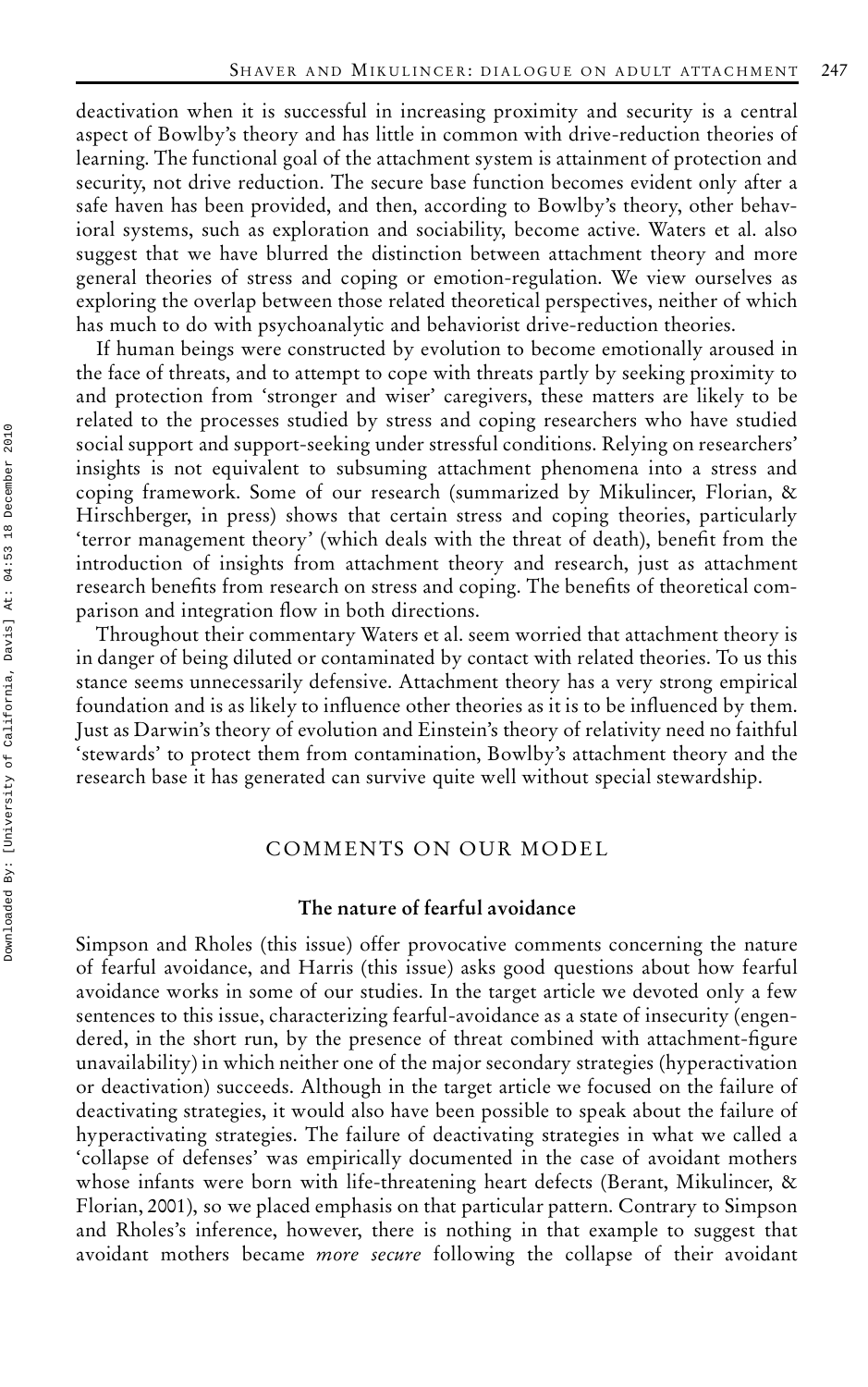defenses. In fact, they began to look more like anxious, hyperactivating mothers. Many studies indicate that fearfully avoidant individuals are relatively inhibited and unassertive, and that their lives may have been scarred by physical or sexual abuse or other attachment-related traumas (e.g. Bartholomew & Horowitz, 1991; Shaver & Clark, 1994). Their high scores on the anxiety dimension are, in that sense, well deserved and likely to be difficult to change. Whether therapeutic change in the case of fearful avoidance usually moves, at first, toward greater (more dismissive) avoidance, greater anxiety (as seen in the case of the distressed mothers mentioned above), or greater security (as avoidance and anxiety recede more or less simultaneously) is an important topic for future research.

Simpson and Rholes suggest that fearfully avoidant individuals, measured with selfreport scales, may be similar to the AAI's D3 category. But a review of studies that make reference to the AAI's U category (Unresolved with respect to traumas and losses) – the category that seems most like fearful avoidance to us – suggests that people given a primary classification of U are most often secondarily classified as E3. The E3 category is a subcategory of Preoccupied attachment (Preoccupied with or by early attachments or attachment-related experiences) – a subcategory marked by intense anxiety and disorganized discourse, often centered on traumatic experiences. If we forgo the categorical approach to measuring attachment orientation, as we have advocated, then we can view 'fearful avoidants' as people who score high on both anxiety and avoidance for good reasons. Like dismissing avoidants, they often cope by withdrawing and distancing themselves from relationship partners, but unlike dis missing individuals they continue to experience anxiety and neediness concerning their partner's love, reliability, and trustworthiness. In this sense, they are likely at times to seem 'disorganized', like babies classified  $D$  (disorganized/disoriented) in the Strange Situation and adults classified as U on the AAI. (See Jacobvitz, Curran,  $\&$  Moller, this issue, for criticisms of this idea.)

We agree with Simpson and Rholes that fearful avoidance reflects a situation in which 'people may be completely unable to answer the question "Is proximity-seeking a viable option?" ' Our model also suggests how this situation of disorganization and disorientation arises. We believe it is the result of a failure to achieve any of the goals of the major attachment strategies: safety and security following proximity-seeking (the secure strategy), defensive deactivation of the attachment system as a way of assuring at least a degree of safety and proximity (the avoidant strategy as conceptu alized by Main & Weston, 1982), or chronic activation of the attachment system until security-enhancing proximity is at least temporarily attained (the anxious strategy). The inherent instability and difficulty of coherently maintaining the fearfully avoidant strategy fit with the repeatedly documented fact that this group is the least trusting and most troubled of all the attachment-style groups. It also may begin to explain, as Simpson and Rholes mention, why fearfully avoidant abusive men can swing back and forth between violence, on the one hand, and pitiful begging for their partner's for giveness, on the other.

Harris (this issue) asks for more information about how fearful avoidants performed in particular studies. In many cases, we just do not know because the studies were con ducted with three-category measures before Bartholomew's (1990) new two-dimensional, four-category model was well known. In more recent studies where dimensional measures were used, effects related specifically to fearful avoidance, or to the fearful-secure axis in the two-dimensional space, are reflected in significant positive beta coefficients for both anxiety and avoidance, and/or their interaction.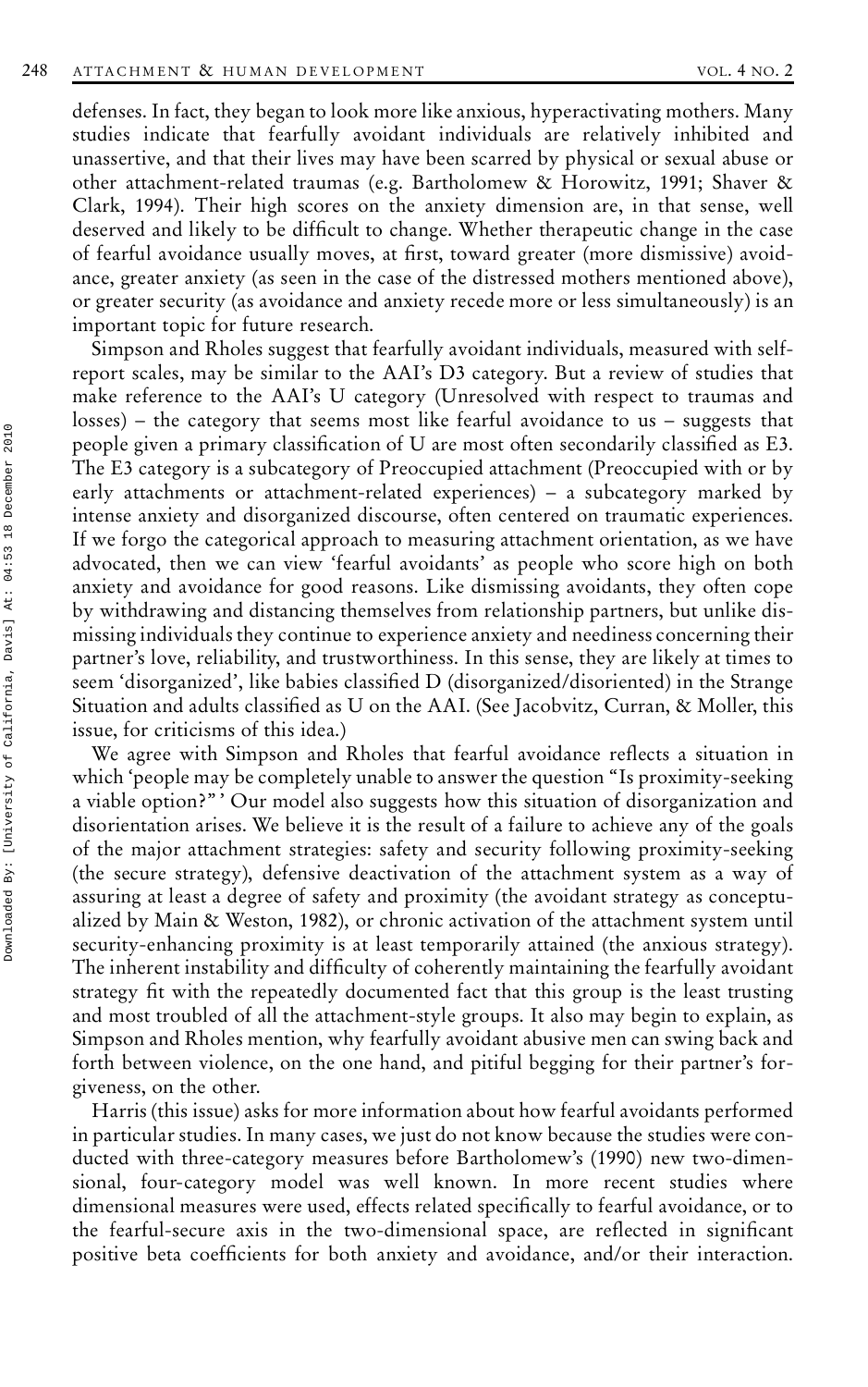These kinds of effects have been abundant in studies involving other self-report measures, such as measures of trust, but not in our experimental studies of unconscious processes.

#### **Types of threats**

In his commentary, Kobak calls attention to the distinction between attachmentrelated and attachment-unrelated threats or stressors in studies of the outcomes of different attachment strategies. We agree completely with this distinction, which was made by Bowlby (1973) in terms of non-attachment-related threats that evoke 'alarm' vs. attachment-related threats (such as separation or the threat of separation) that evoke 'anxiety'. In our model, we explicitly included both kinds of threats as triggers of attachment-system activation. Although we did not elaborate on the possible differ ences between these two kinds of threats, we described experiments (Mikulincer, Gillath, & Shaver, in press) that clearly differentiated between an attachment-unrelated threat prime ('failure') and an attachment-related prime ('separation'). These primes produced some similar and some dissimilar effects, with perhaps the most interesting dissimilarity being the sudden relevance of avoidance scores when a person is confronted unconsciously with the threat word 'separation'. We agree with Kobak that more research related to this distinction is desirable.

# **Appraisal**

Kobak also suggests that we should emphasize the perceived, or 'appraised' – as opposed to the objectively present – threats and events that affect attachment-related responses, something we did very clearly in the target article. Here are some examples: 'One component involves the *monitoring and appraisal* of threatening and distress eliciting events. . . . The second component involves the *monitoring and appraisal* of the availability and responsiveness of attachment figures.' This kind of language – emphasizing perceptions and appraisals – appears throughout the target article and is consistent with our published research on emotion appraisals (e.g. Mikulincer & Florian, 1995; Shaver, Schwartz, Kirson, & O'Connor, 1987). This approach is included in the concept of working models, which are generally assumed not to be completely objective in their representation of current realities, and is entailed by our emphasis on the excitatory and inhibitory circuits in the figure included in our target article. These aspects of hyperactivating and deactivating strategies affect appraisals of threats and attachment-figure availability. Taking Kobak's suggestion seriously implies paying close attention to research on the appraisal process in emotion-generation, one of many cases in which attachment theory and research can benefit by maintaining a constructive dialogue with neighboring research fields.

#### **Considering both partners in a relationship**

Feeney (this issue) correctly argues that we should include 'relational dynamics' beyond 'the emotions, cognitions, and behavioral tendencies of the individual' on which we focused. (See Harris's related discussion of the 'outer vs. inner world', with one's relationship partner being an important part of the outer world.) We agree completely and applaud the interesting and important findings from Feeney's studies of romantic and marital couples. Her commentary is a pleasure to read because it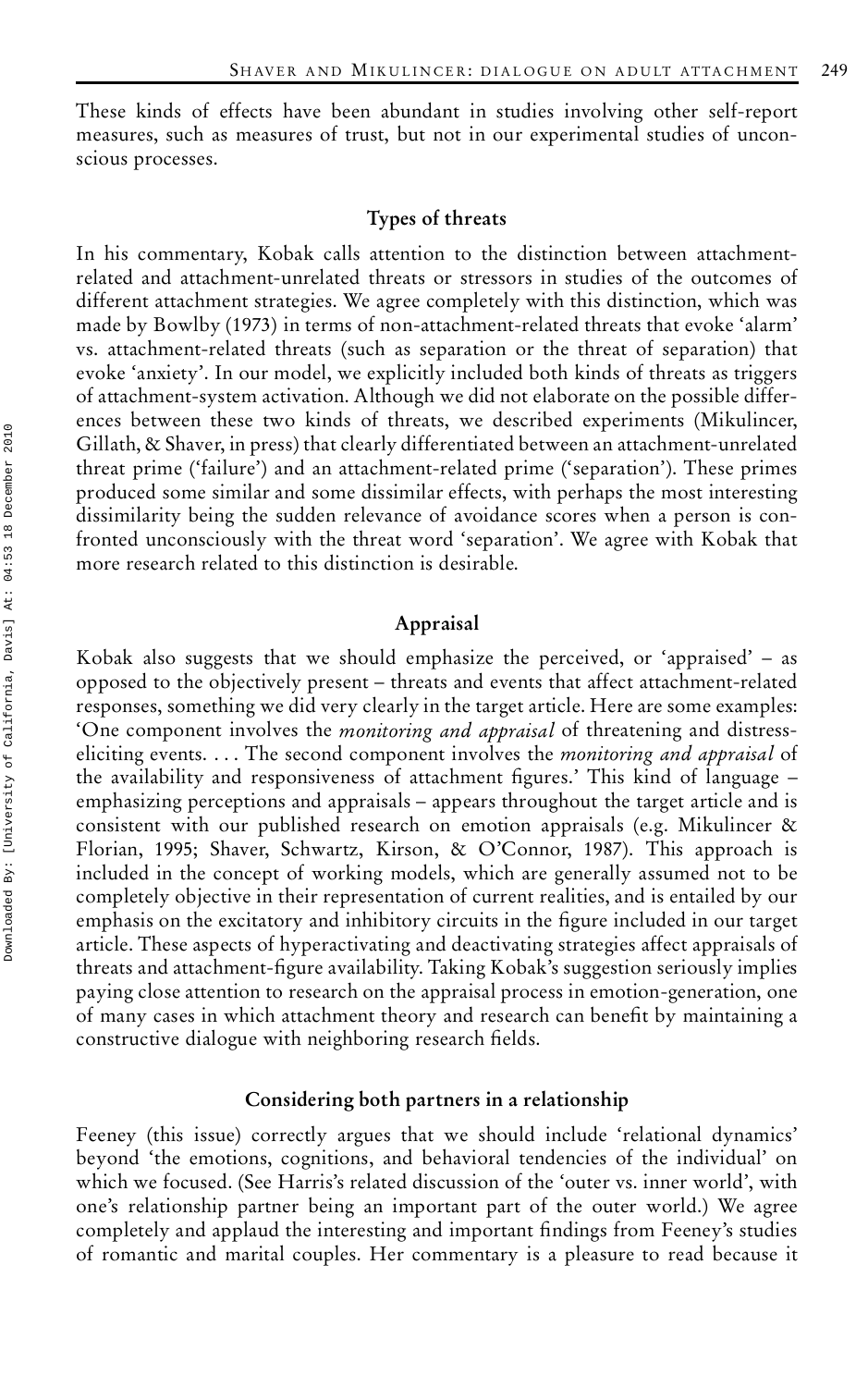reinforces the main points in our target article with many intriguing interactional and narrative-based findings that we did not have space (and in some cases the expertise) to mention. Our emphasis in the target article was deliberately placed on psycho dynamic issues, because we thought that many readers of *Attachment & Human Development* who use observational and interview measures consider themselves to be studying unconscious processes, whereas we who use simple self-report measures must be studying superficial, conscious, and subjectively biased processes. (This belief of ours was confirmed by the Jacobvitz et al. commentary; see discussion below.)

Our choice of emphasis was not meant to detract from the very significant coupleinteraction and couple-relationship studies conducted by researchers who use selfreport attachment measures. In fact, although we did not write much about couple dynamics, we believe our model provides insights into couple-interaction phenomena described in the literature. In the three main components of the model, the partner's attachment dynamics and behavior can affect the focal individual's attachment system. For example, the partner can be a source of threat (e.g. by threatening betrayal, abandonment, or violence) and can affect the focal individual's appraisal of attach ment-figure availability as well as the viability of proximity-seeking as a means of achieving safety and security. When the partner is fully introduced into the model, and is considered as an additional focal individual, a foundation is provided for a systemic model of attachment dynamics at both the personal and the interpersonal levels. Feeney's research is highly relevant to conceptualizing the interpersonal level of this two-person model.

#### MEASUREMENT ISSUES

#### **Discriminant validity, construct validity, and causality**

Two of the commentaries (Bernier & Dozier; Waters et al.) claim that self-report measures of adult attachment suffer from a lack of discriminant validity. This is a claim made earlier by Crowell and Treboux (1995) in a review of adult attachment measures. Evidently, all of these authors would prefer that the constructs of attachment theory be fairly narrow – e.g. dealing only with the 'secure base phenomenon' or with the representation of self and other – whereas, we admit, we prefer attachment theory to be a relatively broad theory of personality, personality development, psycho pathology, and social functioning. Using the kinds of measures employed in our research, attachment security is empirically related (in what we believe are theory consistent ways) to (1) seeking proximity when threatened, (2) self-image and impressions of others, (3) defensive biases in person perception and memory, (4) strategies for coping with threats and managing negative emotions, (5) openness to new information, (6) exploration/curiosity, (7) empathic reactions to others' needs, (8) communication patterns in close relationships, (9) management of conflict in close relationships, (10) measures of anxiety and depression, and (11) intergroup prejudice. But this diversity of interesting and clinically important findings does not mean that attachment constructs measured with self-report questionnaires cannot be distinguished empirically from related constructs in other theories. In many of our experiments the effects of attachment style and contextual activation of attachment security are still significant even after controlling for positive mood, self-esteem, trait anxiety, and the 'big five' personality traits. In many of these studies, attachment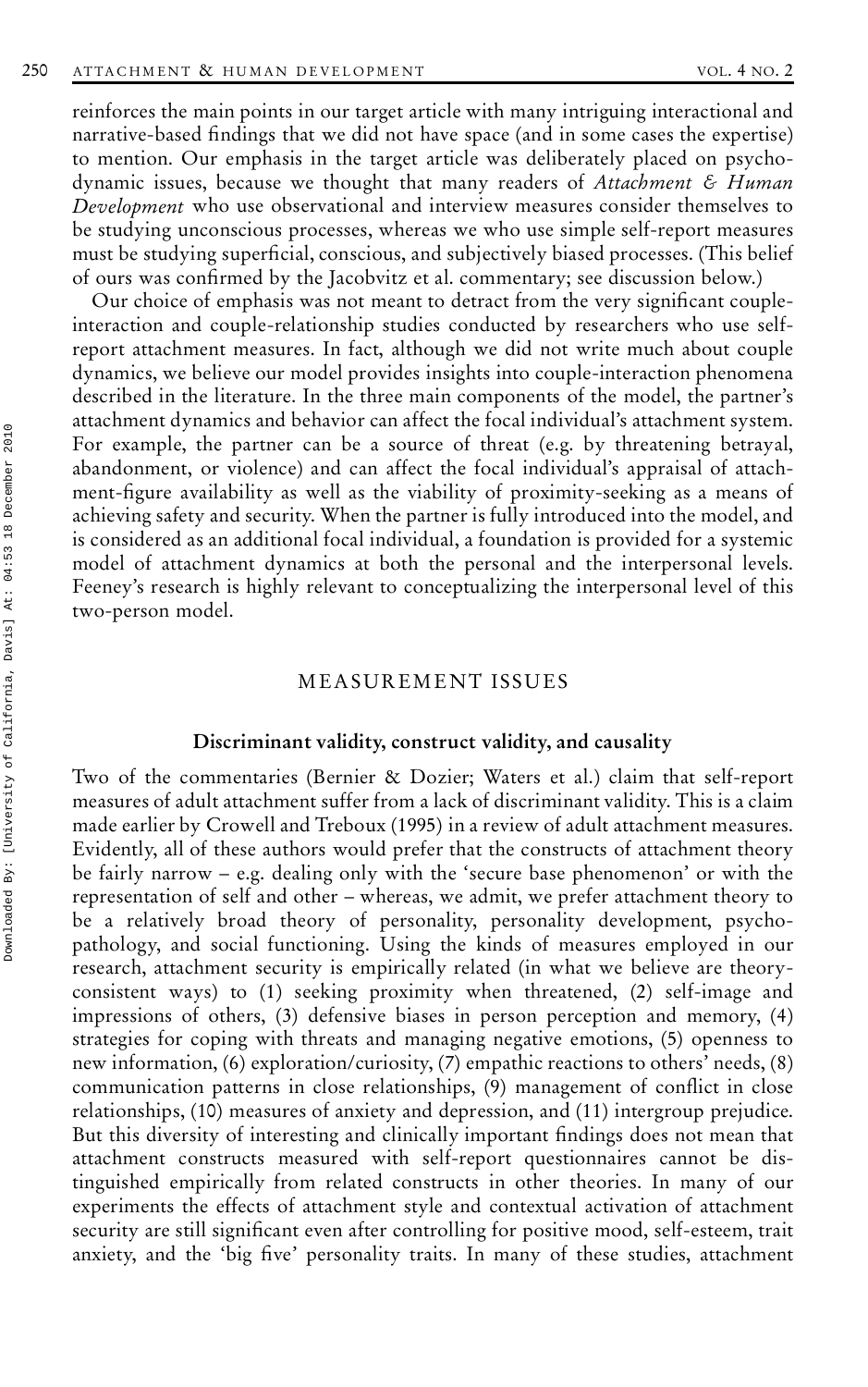anxiety – for example – is correlated with neuroticism or trait anxiety, but these correlated dimensions do not account for the effects explained by attachment anxiety. The two kinds of effects are statistically independent.

Waters et al. also question the construct validity of self-report attachment measures. Construct validity is best established by a broad network (what Cronbach & Meehl, 1955, called a 'nomothetic net') of theory-consistent empirical relationships. Our target article described many such relationships, and some of the commentaries, especially Feeney's, listed several more. Waters et al. seem to believe that self-report measures must relate to particular other measures, such as the AAI or the CRI, in order to be construct-valid. This would be correct only if those measures were themselves embedded in a rich network of theory-consistent findings produced by multiple independent investigators. To date this is not the case. In fact, the findings reported by Waters et al. in their commentary included a near-zero correlation between AAI insecurity and depression, a correlation expected to be stronger based on Bowlby's 1973 and 1980 volumes and actually found to be sizeable in investigations using other interview measures of attachment (e.g. see Bifulco's commentary in the present issue).

Waters et al. report some correlations between self-report measures and an AAI 'coherence of mind' score, showing that these correlations are small. But Shaver, Belsky, and Brennan (2000) showed that self-report attachment items in a multiple regression analysis correlated .40 with AAI coherence. Moreover, in an extensive review of attachment measures, Crowell, Fraley, and Shaver (1999) reported that the multiple correlation between attachment avoidance and anxiety (assessed with selfreport measures) and the CRI security score was about the same as the association between the AAI and the CRI score. As Shaver, Belsky et al. (2000) explained, we are not claiming that self-report romantic attachment measures are identical to the AAI. Making this claim would ignore differences in content between mental representations of child–parent relationships and mental representations of romantic relationships as well as differences in method (discussed in detail by Crowell, Fraley et al., 1999, and Jacobvitz et al., this issue). But the two kinds of measures should be related to some extent, especially in the domain of security (or, as the AAI would have it, coherence), and they are.

Waters et al. also report correlations between self-report attachment measures and a number of other self-report measures. These correlations are misleading in several respects. They include redundant associations with the three highly intercorrelated subscales of Sternberg's measure of love, a measure that is rarely used in relationship studies because the three subscales, which were intended to assess separate and fairly independent aspects of love, repeatedly correlate too highly with each other, forming a single factor in factor-analytic studies. Moreover, many of Waters et al.'s correlations between anxiety and avoidance and other constructs (e.g. depression) are very similar to each other, which is unusual in our experience and suggests an unusual sample and higher than usual correlations between the anxiety and avoidance dimensions.

Jacobvitz et al. and Waters et al. think the correlations among self-report measures are likely to be due to self-report biases or artifacts or to similarities in method variance. One goal of our target article was to show that self-report measures relate to behavioral and cognitive measures in ways that cannot be explained by response bias or shared method variance. Interestingly, the AAI researchers do not apply the same kinds of criticisms to their own findings, which are often based on two kinds of interview measures (e.g. AAI and CRI) or an interview measure and a social communi cation measure (e.g. coded marital interactions). If Hesse (1999) was correct in saying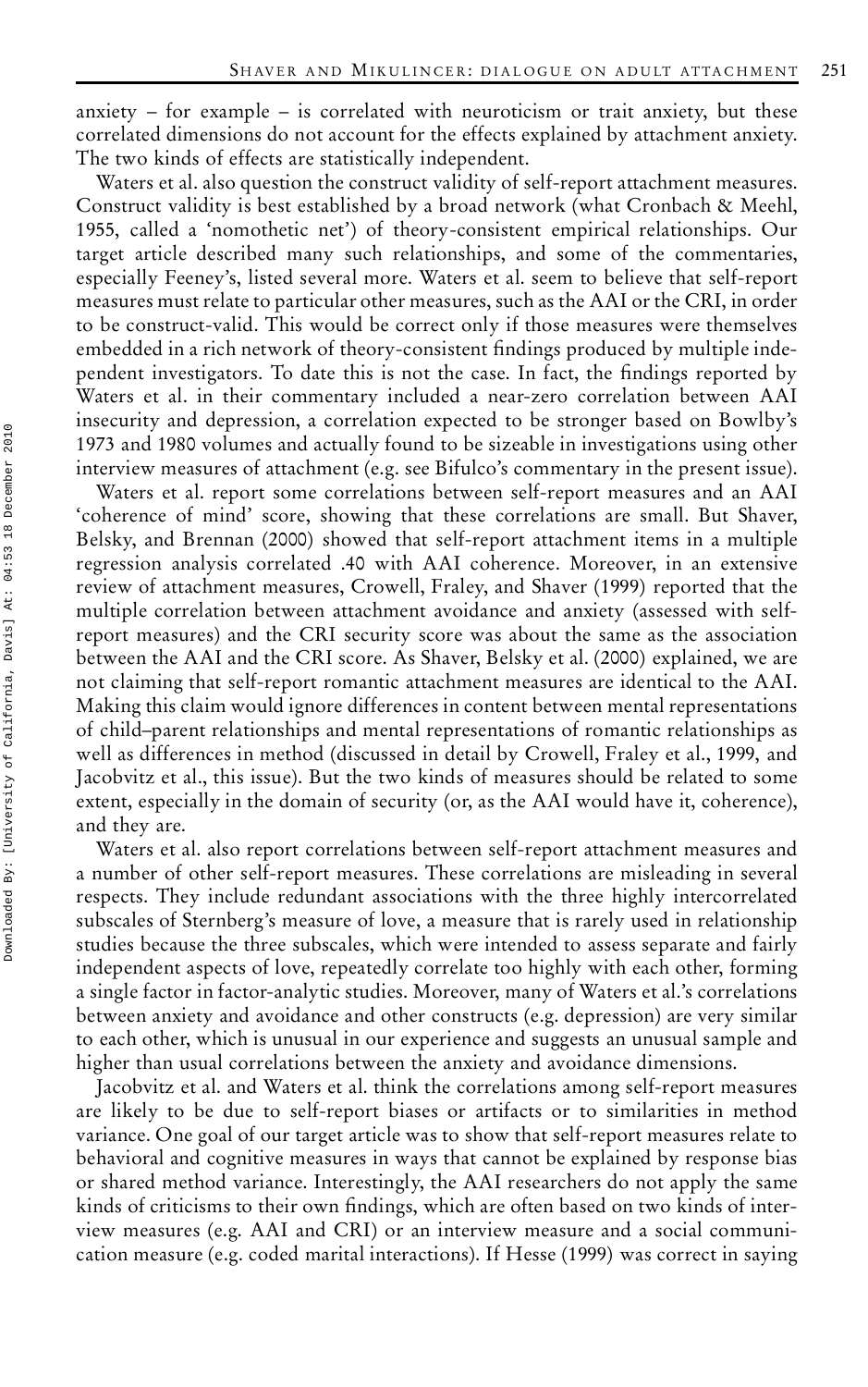that the AAI measures (1) coherence of discourse in a conversation with an adult inter viewer about emotional experiences and memories and (2) ability and willingness to 'collaborate' with the interviewer, then it is perhaps not surprising that interview classifications are associated with behavioral measures of parent–child discourse about emotional experiences and conversations between marital partners about emotions, conflicts, and needs for support. These are cases of two similar behavioral measures correlating with each other partly because of overlapping content and partly because of shared method variance.

Several of the commentators seem to value behavioral indicators more than direct self-reports of experiences, a preference we do not share. In everyday life and in clinical work, people's experiences matter – to them and to us. We are as interested in understanding experiences and their determinants as we are in understanding behavior. (This is definitely not to say we are uninterested in behavior. Many of our studies have included behavioral measures.)

Bernier and Dozier say that most studies of adult attachment, whether based on selfreport measures or the AAI, fail to establish causality. However, our recent experi mental studies have included both manipulated and correlated variables. The manipulated variables include attachment-related and attachment-unrelated threats; mental representations of attachment figures, episodes of attachment security, and specific kinds of relationships; and characteristics of relationship partners and social groups. When research participants are randomly assigned to experimental conditions in these studies, relations between independent and dependent variables can be inter preted causally. It is true, of course, that we do not assign people to different longterm attachment orientations. As in most personality and developmental research, this is not ethically or practically possible. But the experimental effects are causal effects, as are their interactions with individual differences in attachment orientation. Bernier and Dozier mention the possibility of intervention studies, which would be a good way to study causal determinants of *development* in the attachment domain, a very worthy topic. Those studies would, in our view, amount to longer-term versions of our short-term enhancements of attachment security through a variety of cognitive priming interventions. Our studies suggest, in a very preliminary way, that attach ment-based interventions might be successful.

#### **Coded interviews vs. self-report questionnaires**

Six commentaries (Bartholomew & Moretti; Bifulco; Carnelley & Brennan; Harris; Jacobvitz et al.; Kobak) focus on comparisons between coded interview measures of various kinds and self-report measures of adult attachment. These commentaries are especially revealing because most were written by researchers who have used both kinds of measures and, in Bartholomew's case, have actually *created* both kinds of measures. Some of these authors (Bartholomew & Moretti; Carnelley & Brennan) express doubts about accepting coded interviews as a 'gold standard' or as a royal road to the unconscious mind (to borrow Freud's characterization of dreams). Bartholomew and Moretti admit that, despite their affection for and 'attachment' to such measures, there is no compelling evidence that the AAI or similar interviews predict intrapersonal or interpersonal processes better than self-report measures. They also note that there are few studies of unconscious processes related to interview measures. Despite this fact, Jacobvitz et al. claim that 'the AAI classification coding systems assess *adults' unconscious processes for regulating emotion*' [their italics], a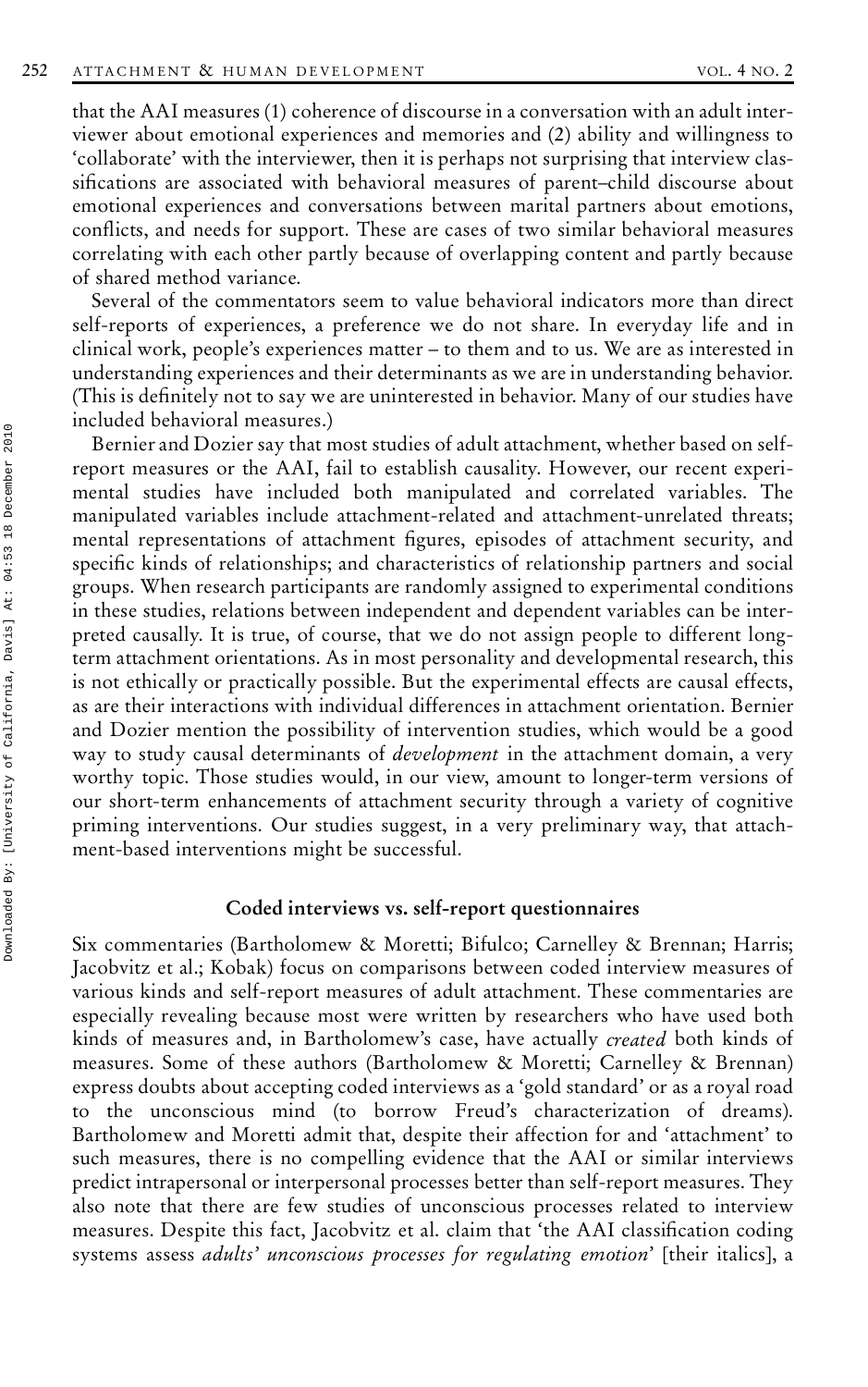claim unsubstantiated, as far as we can tell, by any research using unconscious experi mental manipulations or measures.

In contrast to Waters et al.'s reports on one sample of their own, Bartholomew and Moretti cite three studies in which interview and self-report measures were moder ately related to each other and were equally strong indicators of latent attachment dimensions in college, community, and clinical samples. Carnelley and Brennan list several methodological problems with the AAI that may contribute to measurement error: lack of separately coded narratives about mothers and fathers (although see Furman & Simon, 1999), disagreement among AAI researchers about coding categories and scoring procedures, and the degree of subjective judgment that goes into scoring AAI transcripts.

Jacobvitz et al. make detailed comparisons between the AAI coding categories and what they mistakenly believe are parallel categories based on self-report measures. They begin by saying that both measures assess 'attachment status', but Shaver, Belsky et al. (2000) have questioned whether the AAI measures attachment status (i.e. orientation of a person occupying the role of 'attachee' in a relationship with an attachment figure) or, instead, caregiving status. The AAI was originally validated by predicting the attachment status of an interviewee's infant, a procedure that seems to put the parent in the role of caregiver rather than 'attachee'. Moreover, a person's AAI classification is closely related to his or her classification on George and Solomon's Caregiving Interview (an interview for parents), a fact that seemed to cause George and Solomon to feel they were on the right track when constructing the Caregiving Interview.

Jacobvitz et al. rely on questionable studies to conclude that the AAI does not relate at all to self-report measures of adult attachment. The unpublished Borman and Cole (1993) paper, for example, contained serious statistical and conceptual errors. Jacob vitz et al. perpetuate one of Borman and Cole's mistakes, saying that 'adults who openly acknowledge relationship difficulties and disclose that they find it difficult to trust and rely on others are considered avoidant on the self-report measure. However, on the AAI, an adult's openness and awareness of relationship dif culties and comfort with disclosing their problems is often associated with placement in the secure, as opposed to the dismissing, category.' Ever since Bartholomew (1990) convincingly drew a distinction between dismissing and fearful avoidance in the romantic relationship domain, investigators have known that the original Hazan and Shaver (1987) measure of avoidance tapped fearful, rather than dismissing, avoidance. People who score as dismissing on more recent self-report measures act like the dismissing people described by Jacobvitz et al. When researchers like Borman and Cole ran chi-square analyses comparing self-reported fearful avoidants with AAI-classified dismissing avoidants and found them to be different in 1993, thus concluding that the AAI and self-report measures were unrelated, they failed to incorporate or understand Bartholomew's important insights (Bartholomew, 1990; Bartholomew & Horowitz, 1991).

Despite engaging in these debates, we do not wish to present ourselves as opposed to coded interviews. We know from experience, at professional conferences and with our own students, that some people, perhaps especially those with clinical interests, want to hear their clients' and research participants' narratives. Moreover, as Bifulco and Harris argue persuasively here, interviews may be more successful than self-report measures with clinical populations including both very disturbed individuals and people with little formal education. Bifulco's new measure seems to be a promising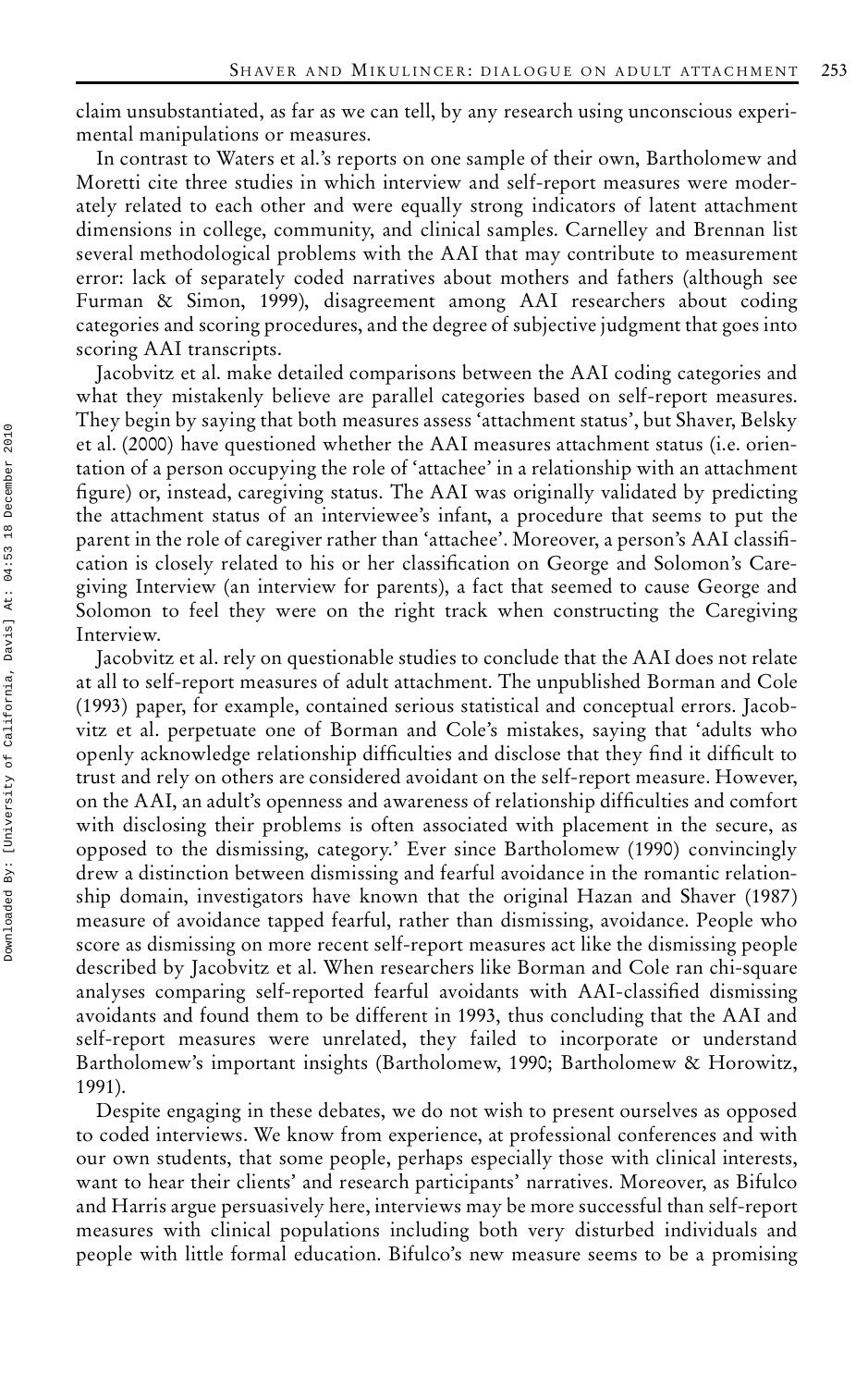compromise between convenience and the need to have codable answers couched in respondents' own words. We agree with Bartholomew and Moretti that detailed narratives are often useful for hypothesis generation. We are also persuaded by Kobak's discussion of the clinical usefulness of the AAI, which highlights meta-cognitive monitoring in ways that mesh well with the goals and methods of verbal psychotherapy. It is possible that the seemingly high correlation between the anxiety and avoidance dimensions in the married sample studied by Waters et al. is another indication that self-report measures will have to be supplemented by interviews in certain cases. If the vast majority of married people in their sample viewed themselves as relatively secure, which they may actually have been in comparison with the way they felt earlier in their lives, this would cause the dimension scores to be more highly correlated than usual when more heterogeneous samples have been studied.

As Shaver and Clark (1994) explained in some detail, even if self-report attachment measures allow us, as researchers, to build a comprehensive and correct abstract model of attachment-related psychological processes, clinical work cannot progress simply on the basis of such abstract models. Each person's attachment history is unique, and each array of attachment-related processes is woven into contexts, memories, and relationships that differ importantly from person to person. We need further research that explores self-report and interview methods simultaneously in relation to a broad array of theory-relevant and clinically meaningful intrapersonal and interpersonal pro cesses. This kind of research may actually be made *more* difficult for a while by an explosion of alternative measures of adult attachment.

Bifulco, who herself has created a promising new interview measure, raises the question of how many instruments the field needs or can handle. Among the other commentaries and in publications by some of the commentators, one encounters a five-dimensional self-report attachment measure (Feeney) which is, for some purposes, an improvement on the two-dimensional measure we use; Crittenden's scoring categories and Kobak's Q-sort scoring system for the AAI; Bartholomew's interview, which is similar in some respects to and different in other respects from the AAI; Waters et al.'s discriminant-function-based scoring summary for the AAI; the CRI, for studies of couple relationships; and so on. Outside this particular group of investigators there is a new projective measure, similar to the TAT (George & West, 2001); H. Waters' measure of knowledge of secure base scripts (Waters, H., & Rodrigues-Doolabh, 2001); and many new self-report measures. Although dealing with all of these measures will be difficult, we do not mean to criticize the proliferation process. It is natural in a highly interesting and active research area, and it should, in the long run, result in a few well-validated, well-understood, and useful measures. Perhaps there will always be, and should be, different measures for different special purposes and populations. We welcome multiple voices and diverse perspectives as long as everyone involved adheres to the usual scientific standards. We assume that members of the field will eventually agree upon a few robust measures as well as the core principles of attachment theory.

# CONCLUDING REMARKS

We believe that an active, open, critical dialogue among scientists who care about human relationships, the nature of the human mind, the human condition, and the optimal development of human capacities is the best way to continue Bowlby's legacy.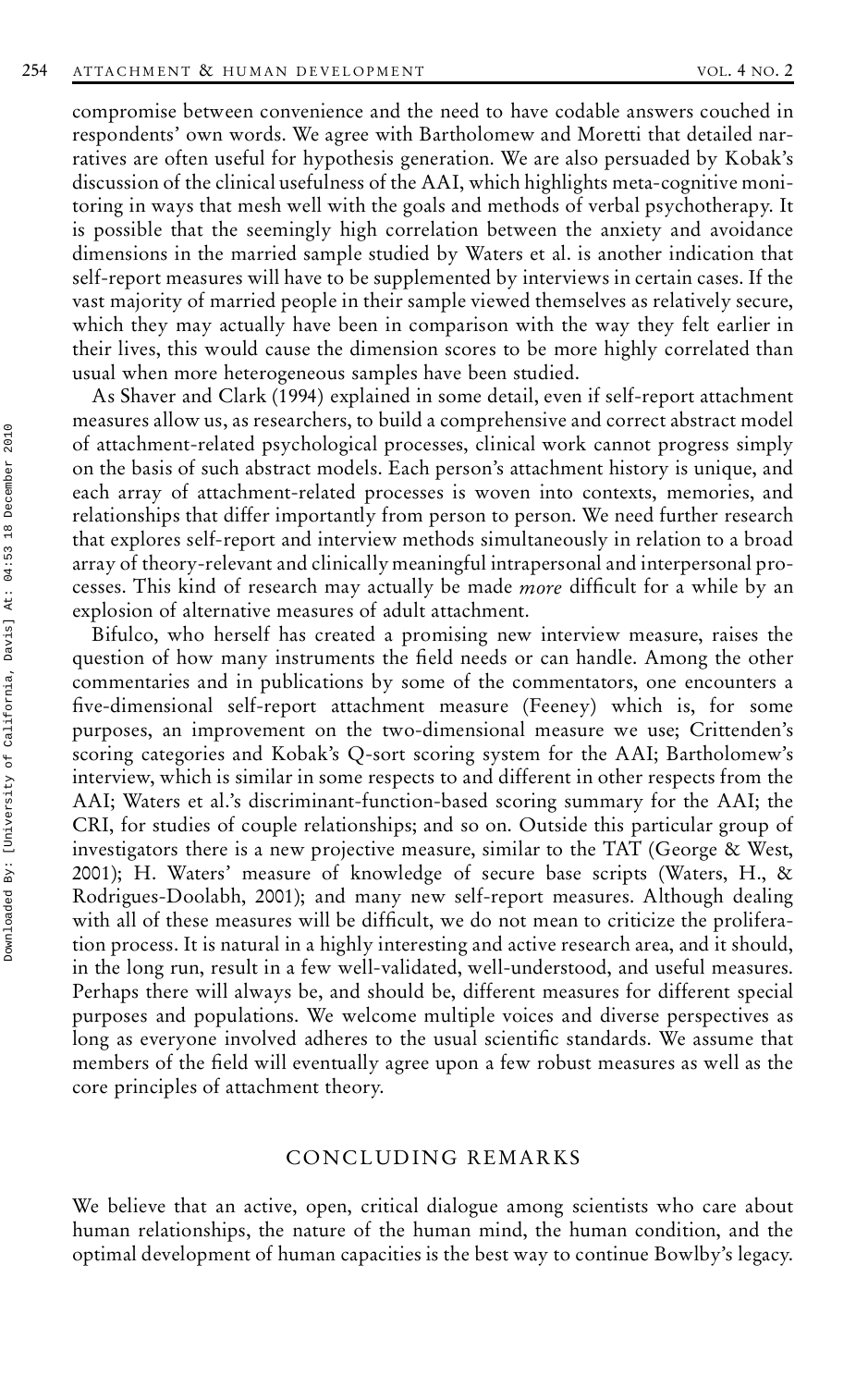Attachment theory, which has generated an incredibly rich and largely coherent body of conceptual elaborations and empirical findings, will be strengthened and enriched by the natural dialectic between intellectual diversity and integration. The present dialogue is a good example. Each of the commentaries contains excellent observations and ideas – many more than we could address given page limitations imposed here. The commentaries are not all in agreement with us or with each other, as should be expected in a vibrant intellectual field. We sincerely recommend that readers study each of the commentaries in detail. They contain a host of good ideas, new findings, and worthy suggestions for future research. We are honored to have provided the occasion for their creation.

# ACKNOWLEDGEMENT

Preparation of this article was supported in part by the Fetzer Institute.

# REFERENCES

Anderson, J. (1994). *Cognitive psychology*. New York: Academic Press.

- Bartholomew, K. (1990). Avoidance of intimacy: An attachment perspective. *Journal of Social and Personal Relationships*, *7*, 147–178.
- Bartholomew, K., & Horowitz, L. M. (1991). Attachment styles among young adults: A test of a four-category model. *Journal of Personality and Social Psychology*, *61*, 226–244.
- Berant, E., Mikulincer, M., & Florian, V. (2001). Attachment style and mental health: A one-year follow-up study of mothers of infants with congenital heart disease. *Personality and Social Psychology Bulletin*, *8*, 956–968*.*
- Borman, E., & Cole, H. (1993, April). *A comparison of three measures of adult attachment*. Poster presented at the meeting of the Society for Research in Child Development, New Orleans, LA.
- Bowlby, J. (1973). *Attachment and loss: Vol. 2. Separation: Anxiety and anger*. New York: Basic Books.
- Bowlby, J. (1980). *Attachment and loss: Vol. 3. Sadness and depression*. New York: Basic Books.
- Bowlby, J. (1982/1969). *Attachment and loss: Vol. 1. Attachment* (2nd ed.). New York: Basic Books.
- Brennan, K. A., Shaver, P. R., & Tobey, A. E. (1991). Attachment styles, gender, and parental problem drinking. *Journal of Social and Personal Relationships*, *8*, 451–466.
- Bretherton, I., & Munholland, K. A. (1999). Internal working models in attachment relationships: A construct revisited. In J. Cassidy & P. R. Shaver (Eds), *Handbook of attachment: Theory, research, and clinical applications* (pp. 89–111). New York: Guilford Press.
- Cassidy, J. (1999). The nature of the child's ties. In J. Cassidy & P. R. Shaver (Eds), *Handbook of attachment: Theory, research, and clinical applications* (pp. 3–20). New York: Guilford Press.
- Collins, N. L., & Read, S. J. (1994). Cognitive representations of attachment: The structure and function of working models. In K. Bartholomew & D. Perlman (Eds), *Attachment processes in adulthood* (pp. 53–92). London: Jessica Kingsley.
- Cronbach, L. J., & Meehl, P. E. (1955). Construct validity in psychological tests. *Psychological Bulletin*, *52*, 281–302.
- Crowell, J. A., Fraley, R. C., & Shaver, P. R. (1999) Measurement of individual differences in adolescent and adult attachment. In J. Cassidy & P. R. Shaver (Eds), *Handbook of attach ment: Theory, research, and clinical applications* (pp. 130–137). New York: Guilford Press.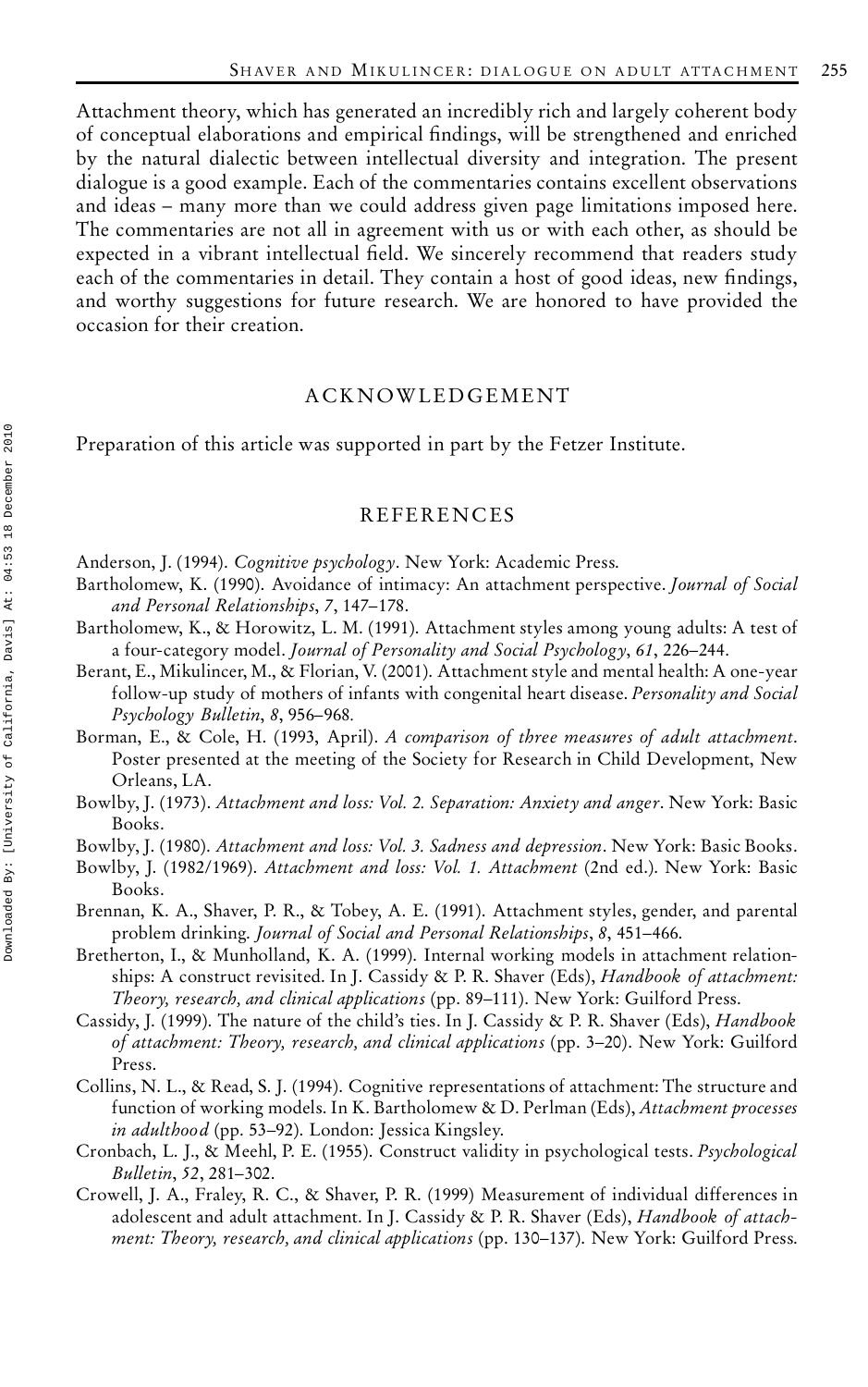- Crowell, J. A., & Treboux, D. (1995). A review of adult attachment measures: Implications for theory and research. *Social Development*, *4*, 294–327.
- Davila, J., Burge, D., & Hammen, C. (1997). Why does attachment style change? *Journal of Personality and Social Psychology*, *73*, 826–838.
- Furman, W., & Simon, V. A. (1999). Cognitive representations of adolescent romantic relationships. In W. Furman, B. B. Brown & C. Feiring (Eds), *The development of romantic relationships in adolescence* (pp. 75–98). New York: Cambridge University Press.
- George, C., & Solomon, J. (1999). Attachment and caregiving: The caregiving behavioral system. In J. Cassidy & P. R. Shaver (Eds), *Handbook of attachment: Theory, research, and clinical applications* (pp. 649–670). New York: Guilford Press.
- George, C., & West, M. (2001). The development and preliminary validation of a new measure of adult attachment: The Adult Attachment Projective. *Attachment and Human Develop ment*, *3*, 30–61.
- Hamilton, C. (2000). Continuity and discontinuity of attachment from infancy to adolescence. *Child Development*, *71*, 690–694.
- Hazan, C., & Shaver, P. R. (1987). Romantic love conceptualized as an attachment process. *Journal of Personality and Social Psychology*, *52*, 511–524.
- Hesse, E. (1999). The Adult Attachment Interview: Historical and current perspectives. In J. Cassidy & P. R. Shaver (Eds), *Handbook of attachment: Theory, research, and clinical applications* (pp. 395-433). New York: Guilford Press.
- Kirkpatrick, L. A., & Hazan, C. (1994). Attachment styles and close relationships: A four-year prospective study. *Personal Relationships*, *1*, 123–142.
- Klohnen, E. C., & Bera, S. (1998). Behavioral and experiential patterns of avoidantly and securely attached women across adulthood: A 31-year longitudinal perspective. *Journal of Personality and Social Psychology*, *74*, 211–223.
- La Guardia, J. G., Ryan, R. M., Couchman, C. E., & Deci, E. L. (2000). Within-person variation in security of attachment: A self-determination theory perspective on attachment, need fulllment, and well-being. *Journal of Personality and Social Psychology*, *79*, 367–384.
- Main, M., & Weston, D. R. (1982). Avoidance of the attachment figure in infancy: Descriptions and interpretations. In C. Parkes & J. Stevenson-Hinde (Eds), *The place of attachment in human behavior* (pp. 31–59). New York: Basic Books.
- Mikulincer, M., & Arad, D. (1999). Attachment, working models, and cognitive openness in close relationships: A test of chronic and temporary accessibility effects. *Journal of Person ality and Social Psychology*, *77*, 710–725.
- Mikulincer, M., & Florian, V. (1995). Appraisal and coping with a real-life stressful situation: The contribution of attachment styles. *Personality and Social Psychology Bulletin*, *21*, 408–416.
- Mikulincer, M., Florian, V., & Hirschberger, G. (in press). The existential function of close relationships: Introducing death into the science of love. *Personality and Social Psychology Review.*
- Mikulincer, M., Gillath, O., & Shaver, P. R. (in press). Activation of the attachment system in adulthood: Threat-related primes increase the accessibility of mental representations of attachment figures. *Journal of Personality and Social Psychology*.
- Mikulincer, M., & Shaver, P. R. (2001). Attachment theory and intergroup bias: Evidence that priming the secure base schema attenuates negative reactions to out-groups. *Journal of Personality and Social Psychology*, *81*, 97–115.
- Pierce, T., & Lydon, J. (2001). Global and specific relational models in the experience of social interactions. *Journal of Personality and Social Psychology*, *80* 1441–1448.
- Shaver, P. R., Belsky, J., & Brennan, K. A. (2000). The Adult Attachment Interview and selfreports of romantic attachment: Associations across domains and methods. *Personal Relationships*, *7*, 25–43.
- Shaver, P. R., & Clark, C. L. (1994). The psychodynamics of adult romantic attachment. In J. M.